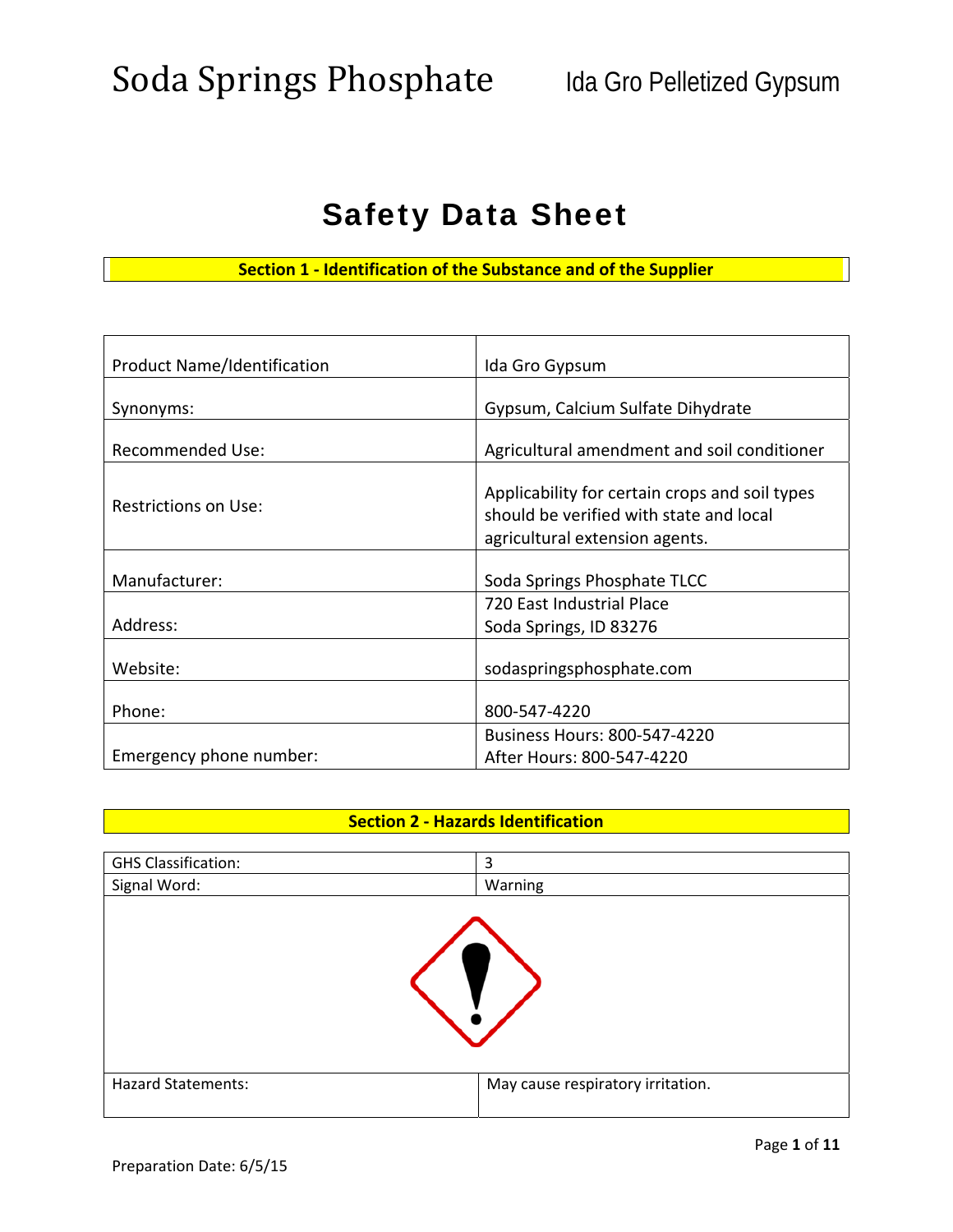| <b>Precautionary Statements:</b> | Avoid breathing dust.<br>$\bullet$                        |
|----------------------------------|-----------------------------------------------------------|
|                                  | Use only outdoors or in a well ventilated<br>$\bullet$    |
|                                  | area.                                                     |
|                                  | If inhaled: Remove victim to fresh air and<br>$\bullet$   |
|                                  | keep at rest in a position comfortable for                |
|                                  | breathing.                                                |
|                                  | Call a Poison Control Center or physician if<br>$\bullet$ |
|                                  | accidentally inhaled or ingested.                         |
|                                  | Dispose of contents in accordance with<br>$\bullet$       |
|                                  | local, regional, national regulations.                    |
| Appearance:                      | This product is granular pellet, tan/light gray. (See     |
|                                  | also Section 9.)                                          |

#### **Emergency Overview:**

May cause skin or respiratory irritation based on prolonged or repeated overexposure to high concentrations. Irritation is believed to be mild to moderate and reversible.

This product is not expected to produce any unusual hazards during normal use. Exposure to high dust levels may irritate the skin, eyes, nose, throat, or upper respiratory tract. This product does not present an inhalation, ingestion, or contact health hazard unless subjected to operations such as sawing, sanding or machining which result in the generation of airborne particulate. This product contains quartz (crystalline silica) as a naturally occurring constituent.

#### **Acute Effects of Exposure:**

 Inhalation: May cause minor to moderate irritation. Exposure to dust generated during the handling or use of the product may cause temporary irritation to eyes, skin, nose, throat, and upper respiratory tract. Persons subjected to large amounts of this dust will be forced to leave area because of nuisance conditions such as coughing, sneezing and nasal irritation. Labored breathing may occur after excessive inhalation. If respiratory symptoms persist, consult physician.

**• Ingestion:** May cause irritation to the esophagus and stomach, abdominal spasms and pain. Contact Poison Control if swallowed.

 **Skin Contact:** May cause minor irritation.

 **Eye Contact:** Dust can cause temporary mechanical irritation of eyes. If burning, redness, itching, pain or other symptoms persist or develop, consult physician. May cause minor irritation. Chronic Effects of Exposure:

 **Target organs:** Eyes, skin and respiratory system.

 **Symptoms:** Irritation of the eyes, skin, mucous membranes, upper respiratory system; cough, sneezing, rhinorrhea (discharge of thin nasal mucus).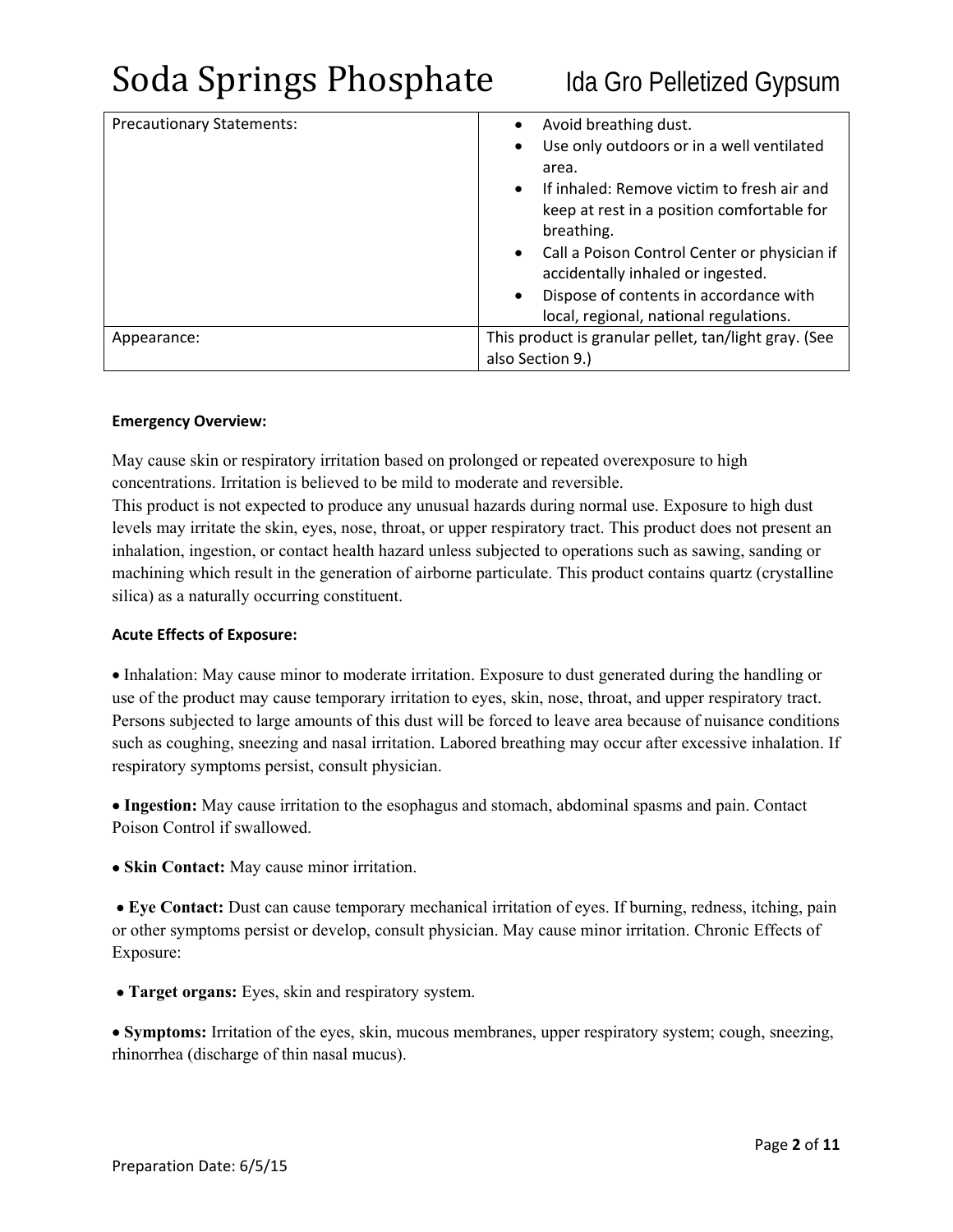**Cancer:** Product may contain crystalline silica as a normal environmental constituent. The amount present based on recent tests indicated less than the mandatory reporting level of 0.1% by weight. Exposures to respirable crystalline silica are not expected during the normal use of this product; however, actual levels can be determined by industrial hygiene exposure testing. Prolonged and repeated exposure to airborne free respirable crystalline silica can result in lung disease (i.e., silicosis) and/or lung cancer. The development of silicosis may increase the risks of additional health effects. The risk of developing silicosis is dependent upon the exposure intensity and duration. Note: Many soil types contain more than 0.1% crystalline silica. This product may add an insignificant level to the overall silica exposure.

## **Section 3 - Composition/Information on Ingredients**

| <b>Chemical Name</b>                | <b>CAS Number</b> | <b>Amount by Weight %</b> |
|-------------------------------------|-------------------|---------------------------|
| Gypsum (calcium sulfate dihydrate)  | $10101 - 41 - 4$  | $90 - 95\%$               |
| Limestone (calcium carbonate)       | 1317-65-3         | $<$ 3%                    |
| Calcium Lignosulfonate (stabilizer) | 8061-52-7         | $1 - 5\%$                 |

## **Section 4 - First Aid Measures**

| <b>Inhalation:</b>                        | Remove person to fresh air. If signs/symptoms<br>continue, get medical attention.                                                                                                                                                                                                                                                                                                  |
|-------------------------------------------|------------------------------------------------------------------------------------------------------------------------------------------------------------------------------------------------------------------------------------------------------------------------------------------------------------------------------------------------------------------------------------|
| <b>Ingestion:</b><br><b>Skin Contact:</b> | If swallowed, call a poison control center or<br>physician immediately. Do NOT induce<br>vomiting unless directed to do so by a poison<br>control center or physician. Never give<br>anything by mouth to an unconscious person.<br>Wash thoroughly with neutral soap and water.<br>Seek medical attention if skin irritation persists<br>or if skin rashes or dermatitis develop. |
| <b>Eye Contact:</b>                       | If the material gets into the eye, flush the eye<br>under running water for at least 15 minutes. If<br>easy to do, remove contact lenses and continue<br>to flush with water.                                                                                                                                                                                                      |

**Potential Symptoms:** Irritation of the eyes, skin, mucous membranes, upper respiratory system, cough, sneezing, rhinorrhea (discharge of thin nasal mucous), nosebleed.

**Acute Ingestion:** GI blockage if material hardens.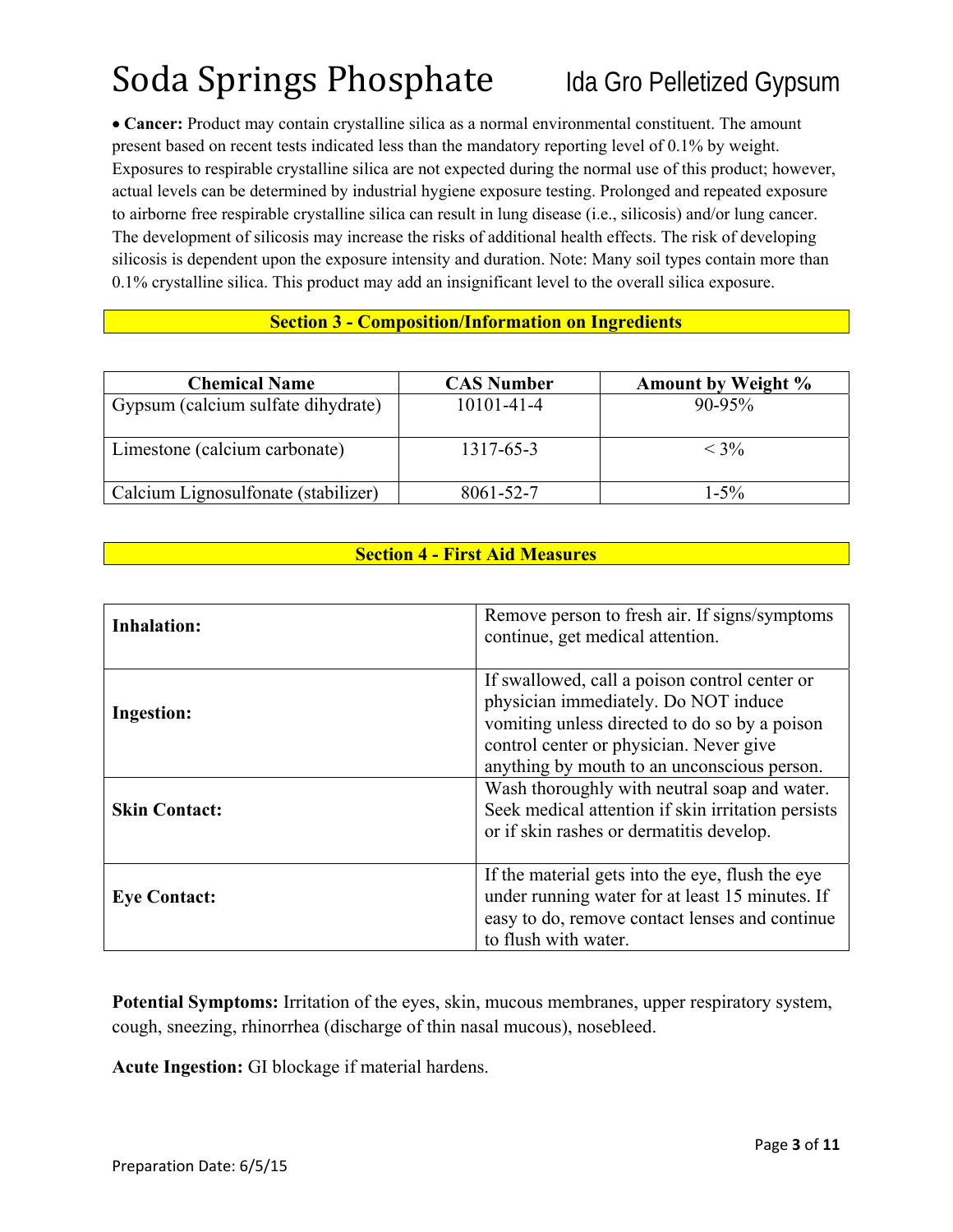| <b>Suitable Extinguishing Media:</b>    | This product is not combustible. Use                   |  |
|-----------------------------------------|--------------------------------------------------------|--|
|                                         | extinguishing media appropriate for fighting           |  |
|                                         | surrounding fire.                                      |  |
| <b>Unsuitable Extinguishing Media:</b>  | None.                                                  |  |
|                                         |                                                        |  |
| <b>Special Protective Equipment and</b> | None.                                                  |  |
| precautions for Firefighters            |                                                        |  |
| <b>Specific Hazards:</b>                | This product poses no fire-related hazard.             |  |
|                                         |                                                        |  |
| <b>Hazardous Combustion Products:</b>   | Above $1450^{\circ}$ C this product can produce sulfur |  |
|                                         | dioxide and calcium oxide (SO <sup>2</sup> and CaO)    |  |

### **Section 6 - Accidental Medical Release Measures**

| <b>Personal precautions:</b>              | Avoid breathing dust. Stand upwind when           |
|-------------------------------------------|---------------------------------------------------|
|                                           | pouring and broadcasting.                         |
| <b>Protective equipment:</b>              | Use personal protective equipment as              |
|                                           | recommended in Section 8.                         |
| <b>Emergency procedures:</b>              | Contain spill area and protect from pedestrian    |
|                                           | or vehicle traffic.                               |
|                                           | Avoid generating dust. Shovel or sweep up         |
| Methods and materials for containment and | spilled material and place in suitable container. |
| cleaning up:                              | Dispose in accordance with federal,               |
|                                           | state/provincial and local requirements.          |

## **Section 7 - Handling and Storage**

Precautions for safe handling:

- Keep container closed when not in use.
- Store in dry place.
- Minimize dust generation and accumulation.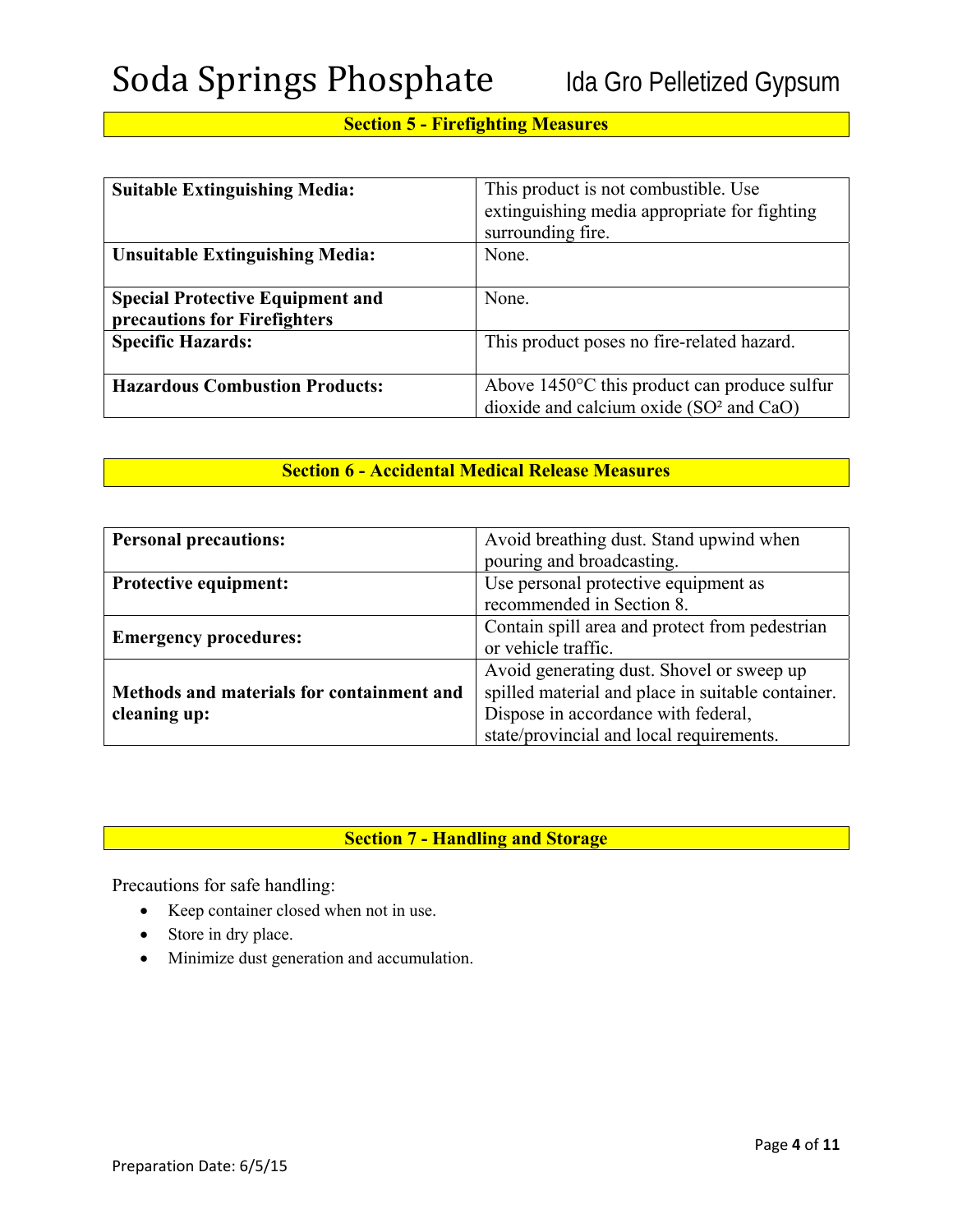| <b>Chemical Name</b>                                                                    | <b>OSHA PEL</b><br>$(mg/m^3)$ | <b>ACGIH TLV</b><br>$(mg/m^3)$ |
|-----------------------------------------------------------------------------------------|-------------------------------|--------------------------------|
| Gypsum (calcium sulfate), total particulate<br>Particles not otherwise specified (PNOS) | 15                            | 10                             |
| Gypsum (calcium sulfate), PNOS respirable   5<br>fraction                               |                               |                                |

### **Section 8 - Exposure Controls/Personal Protection**

Notes :

- 1. "OSHA" *means Occupational Safety and Health Administration.*
- 2. "PEL" *means (OSHA) permissible exposure limit.*
- 3. "ACGIH" *means American Conference of Governmental Industrial Hygienists.*
- 4. "TLV" *means Threshold Limit Value.*
- 5. "TWA" *means time‐weighted average.*

#### **Appropriate engineering controls**

No specific controls needed. Ventilate to keep airborne concentrations below exposure limits. Use of an enclosed tractor cab with particulate air filtration can reduce the risk of inhaling dusts and soils during application.

#### **Personal Protection Equipment (PPE)**

**Skin Protection:** Direct skin contact should be avoided by wearing long sleeved shirts and long trousers and gloves (leather or equivalent). Disposable particulate coveralls may be used when conditions warrant.

**Eye Protection:** Safety spectacles or goggles.

**Respiratory Protection:** Occupational Safety and Health Administration (OSHA) Regulations (29 CFR 1910.134 ‐ Respiratory Protection) must be followed whenever work conditions require a respirator. A

National Institute for Occupational Safety and Health (NIOSH) approved particulate respirator is recommended when engineering controls are not feasible, or while engineering controls are being instituted, and if an OSHA PEL or ACGIH TLV is exceeded.

**Personal Hygiene:** Work clothing should be washed regularly. Wash hands before eating, drinking, or using tobacco products. Wash exposed skin with soap and water.

Use only with adequate ventilation/personal protection.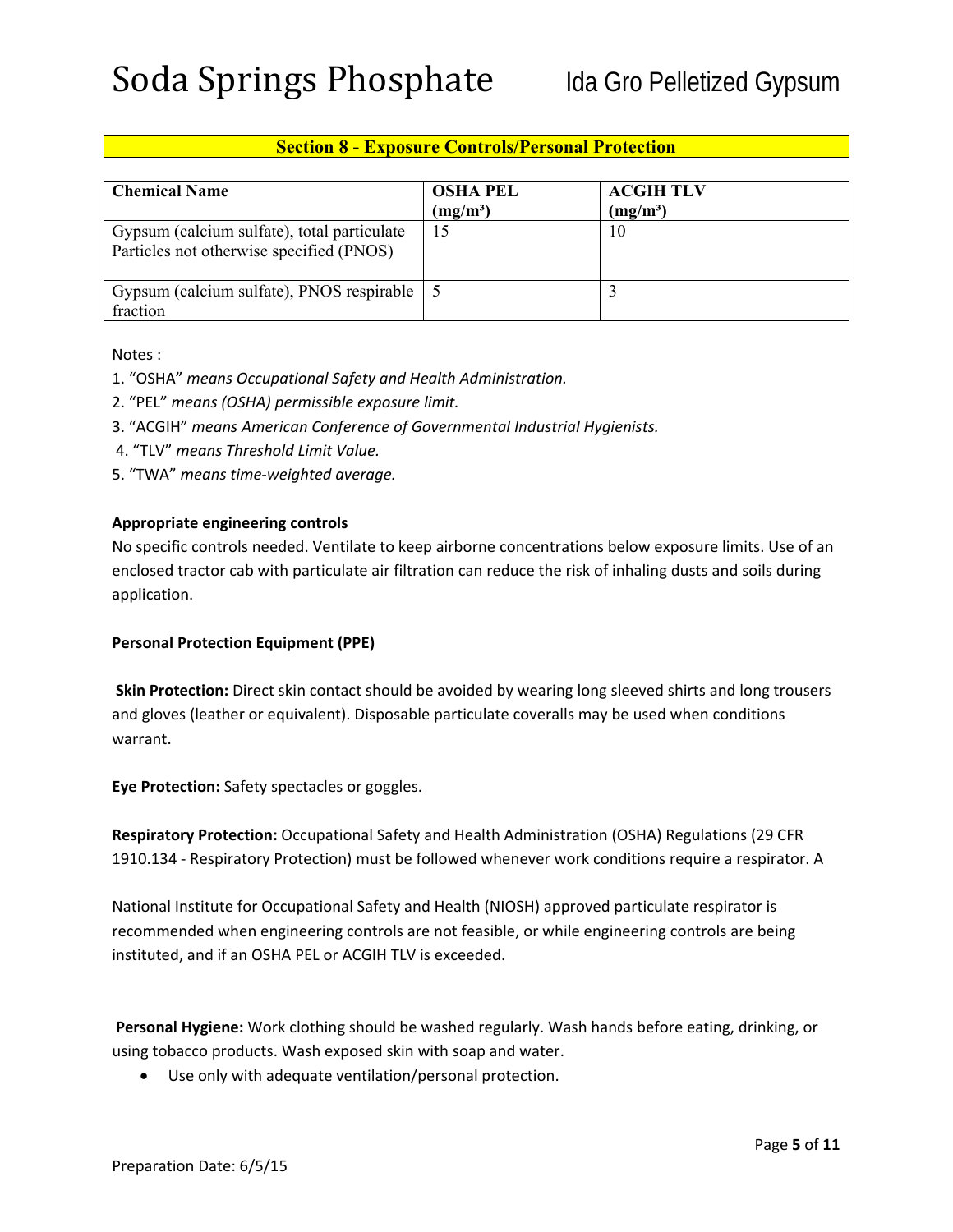| <b>Property</b>               | Value                      | <b>Property</b>               | Value                |
|-------------------------------|----------------------------|-------------------------------|----------------------|
| Appearance (physical          | Granular; light gray       | <b>Upper/lower</b>            | Not Applicable       |
| state, color, etc.):          |                            | flammability or               |                      |
|                               |                            | explosive limits:             |                      |
| Odor:                         | None                       | <b>Vapor Pressure:</b>        | Not Applicable       |
| <b>Odor Threshold</b>         | Not Applicable             | <b>Vapor Density:</b>         | Not Applicable       |
| pH:                           | $\leq$ 9 but may be as low | Specific gravity or           | $2.19$ g/cc          |
|                               | as 4 in sodium.            | relative density:             |                      |
| <b>Melting point/freezing</b> | <b>NA</b>                  | Solubility(ies):              | Soluble in water     |
| point:                        |                            |                               |                      |
| <b>Initial boiling point</b>  | Not Applicable             | <b>Partition coefficient:</b> | Not Applicable       |
| and range:                    |                            | n- octane/water:              |                      |
| <b>Flash point:</b>           | Not Applicable             | <b>Auto ignition</b>          | Not Applicable       |
|                               |                            | temperature:                  |                      |
| <b>Evaporation rate:</b>      | Not Applicable             | Decomposition                 | $1450^{\circ}$ C     |
|                               |                            | Temperature:                  |                      |
| <b>Flammability (solid,</b>   | Not Applicable             | <b>Viscosity:</b>             | Not Applicable       |
| gas):                         |                            |                               |                      |
| <b>Physical State:</b>        | Solid                      | <b>Corrosivity towards</b>    | 0.56 millimeters per |
|                               |                            | steel:                        | year                 |

## **Section 9 - Physical and Chemical Properties**

### **Section 10 - Stability and Reactivity**

| <b>Reactivity:</b>                            | Avoid contact with strong acids and strong oxidizers.                              |
|-----------------------------------------------|------------------------------------------------------------------------------------|
| <b>Chemical Stability:</b>                    | Stable in dry environments.                                                        |
| <b>Possibility of hazardous</b><br>reactions: | Contact with strong acids could result in release of carbon dioxide.               |
| <b>Conditions to avoid:</b>                   | Contact with incompatible materials (see below)                                    |
| Incompatible materials:                       | Strong acids, aluminum (at high temperatures), diazomethane.                       |
| <b>Hazardous</b>                              | No hazardous decomposition up to 1450°C. Above 1450°C it could                     |
| decomposition products:                       | decompose to calcium oxide (CaO) and release sulfur dioxide (SO <sup>2</sup> ) and |
|                                               | various carbon oxides.                                                             |

### **Section 11 - Toxicological Information**

**Note:** No specific data are available for the product as a whole, so this information pertains to calcium sulfate dihydrate.

#### **Human Data (Calcium Sulfate Dihydrate)**

**Likely routes of exposure:** inhalation, ingestion, skin and eye contact.

**Symptoms:** Irritation of the eyes, skin, mucous membrane, upper respiratory system; cough, sneezing, rhinorrhea (discharge of thin nasal mucus), nosebleed.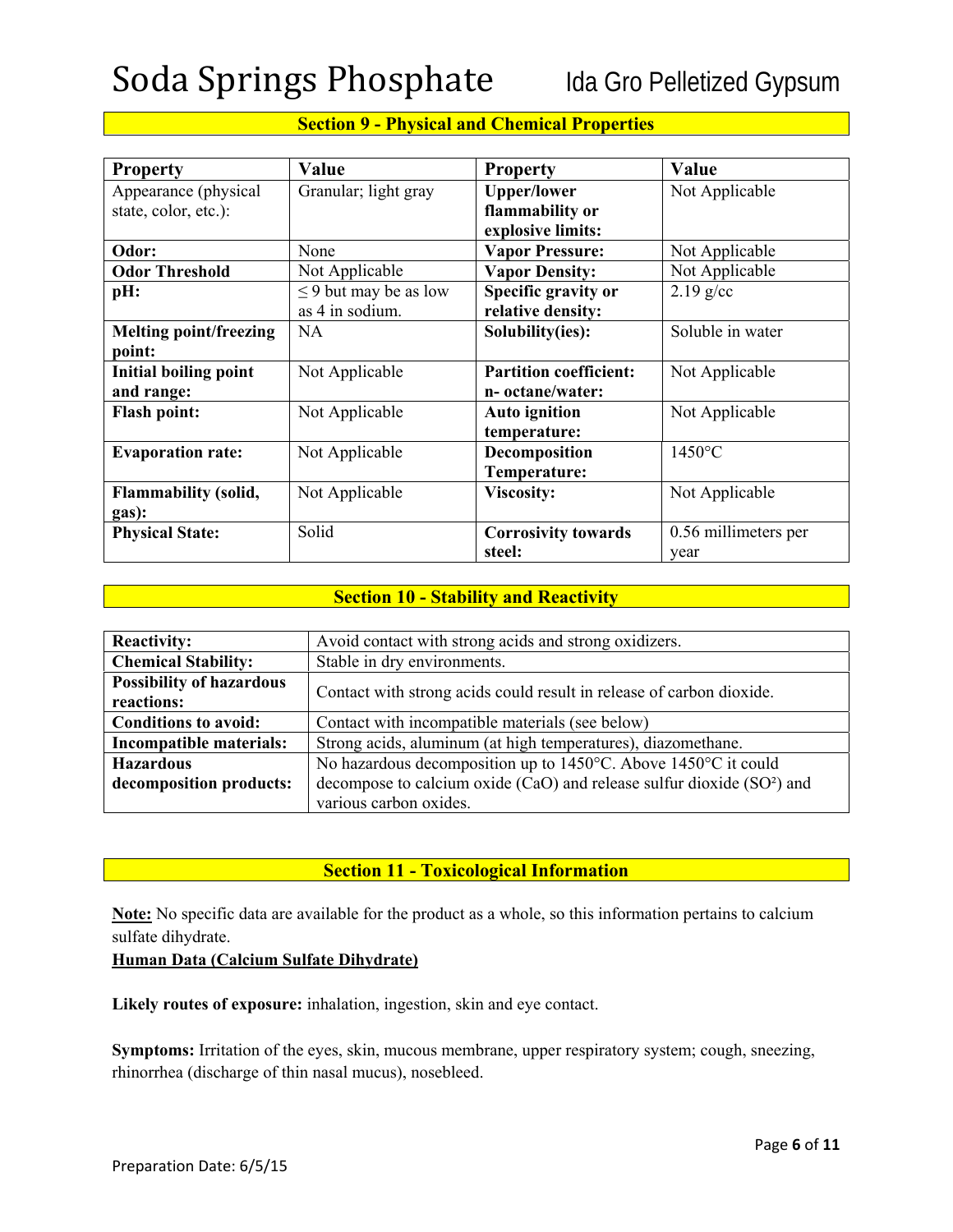**Acute ingestion:** Irritation to the esophagus and stomach, abdominal spasms and pain. GI blockage if material hardens.

**Health Effects:** Nuisance particulate (accumulation in lungs).

**Delayed and immediate effects:** None known.

**Chronic effects from short and long-term exposure:** None known.

#### **Animal Data (Calcium Sulfate Dihydrate)**

#### **Acute Oral Toxicity**

Species: Rat (Sprague-Dawley) Route of Administration: Oral (gavage) Method: OECD Test Guideline 420 (Acute Oral Toxicity-Fixed dose procedure) 2,000 mg/kg body weight of test substance was administered to 4 female rats during main study (50, 300and 2,000 mg/kg body weight administered during sighting study). No mortality, no specific clinical signs observed during test period.

LD50 (Lethal Dose): > 2,000 mg/kg body weight (category 5 under Harmonized Integrated Classification System for Human Health and Environmental Hazards of Chemical Substances and Mixtures).

#### **Skin Irritation**

Species: Rabbit (New Zealand White) Test Type: In vivo Method: OECD TG 404 (1991) "Acute Dermal Irritation/Corrosion" Exposure Period: 4 hours 500 mg/site/rabbit No erythema, no eschar and no oedema (score of zero under OECD method: grading of skin reaction) was observed at the skin on the backs of three rabbits during test period. Result: Not irritating

#### **Skin Sensitization**

Species: Guinea pig (Hartley) Test Type: Buehler test Method: OECD TG 406 (1991) "Skin Sensitization" Exposure Period: hours/week for 3 consecutive weeks 0.4 grams/site/guinea pig was applied topically with an occluded patch to the backs of 40 male guinea pigs. After 6 hours, the material was removed and the skin was examined using the sensitization grading system. Result: Not sensitizing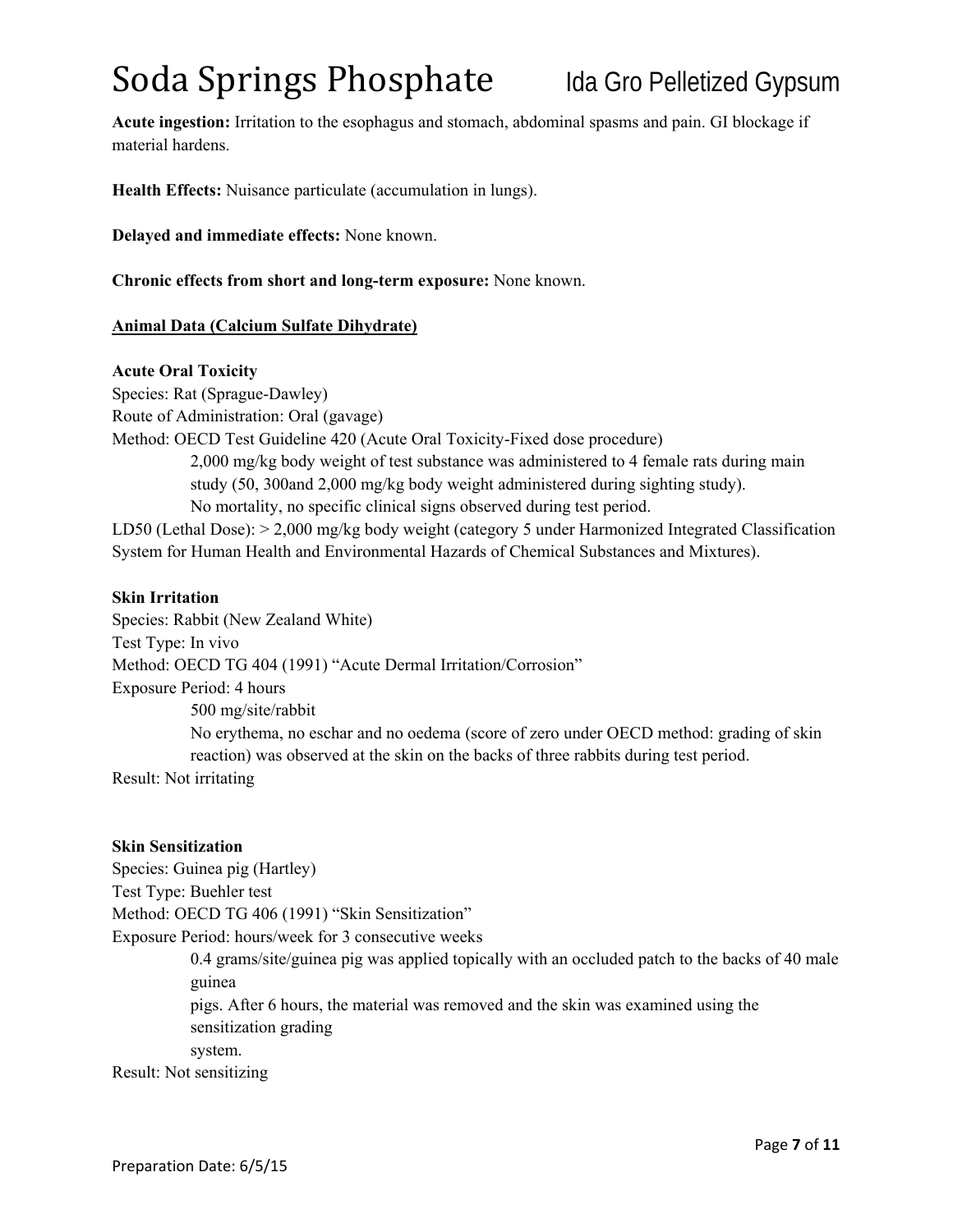**No acute inhalation toxicity, acute dermal toxicity, acute toxicity (other routes of administration), corrosiveness/irritation, or eye irritation corrosion studies are available.** 

#### **Studies of Mutagenicity and Reproduction/Developmental Toxicity Screening Tests were negative.**

#### **Carcinogenicity**

None of the components are listed as a carcinogen or suspected carcinogen in the U.S. National Toxicology Program (NTP) Report on Carcinogens (latest edition) or has been found to be a potential carcinogen in the International Agency for Research on Cancer (IARC) Monographs (latest editions), or by OSHA. Note: This product may contain small quantities of crystalline silica (<0.1%), which has been identified as a carcinogen by the IARC and U.S. NTP.

#### **Section 12 - Ecological Information**

#### **Ecotoxicity (Calcium Sulfate, Dihydrate)**

#### **Algae**

Method: OECD TG 201, "Alga, Growth Inhibition Test" Test Species: Selenastrum capricornutum Exposure Period: 72 hours Endpoint: Growth Rate EgC50 (Effective growth concentration):  $> 100$  mg/L EbC50(Effective biomass concentration) :  $> 100$  mg/L NOECr (No Observed Effect Concentration – Reproduction): < 100 mg/L NOECb (No Observed Effect Concentration - Biomass): < 100 mg/L No significant difference in growth curve between test and control group.

#### **Fish**

Method: OECD TG 203 "Fish, Acute Toxicity Test" Test Species: Oryzias latipes Type: Static Exposure Period: 96 hours LC50(Lethal Concentration): >100 mg/L No mortality or visible abnormality occurred at the test limit of 100 mg/L.

#### **Invertebrates**

Method: OECD TG 202, "Daphnia sp., Acute Immobilisation Test and Reproduction Test" Test Species: Daphnia magna Type: Static Exposure Period: 48 hours EC50 (Effective Concentration) : >100 mg/L No immobilization or mortality occurred at the test limit of 100 mg/L.

#### **Persistence and degradability**

Not relevant for an inorganic compound.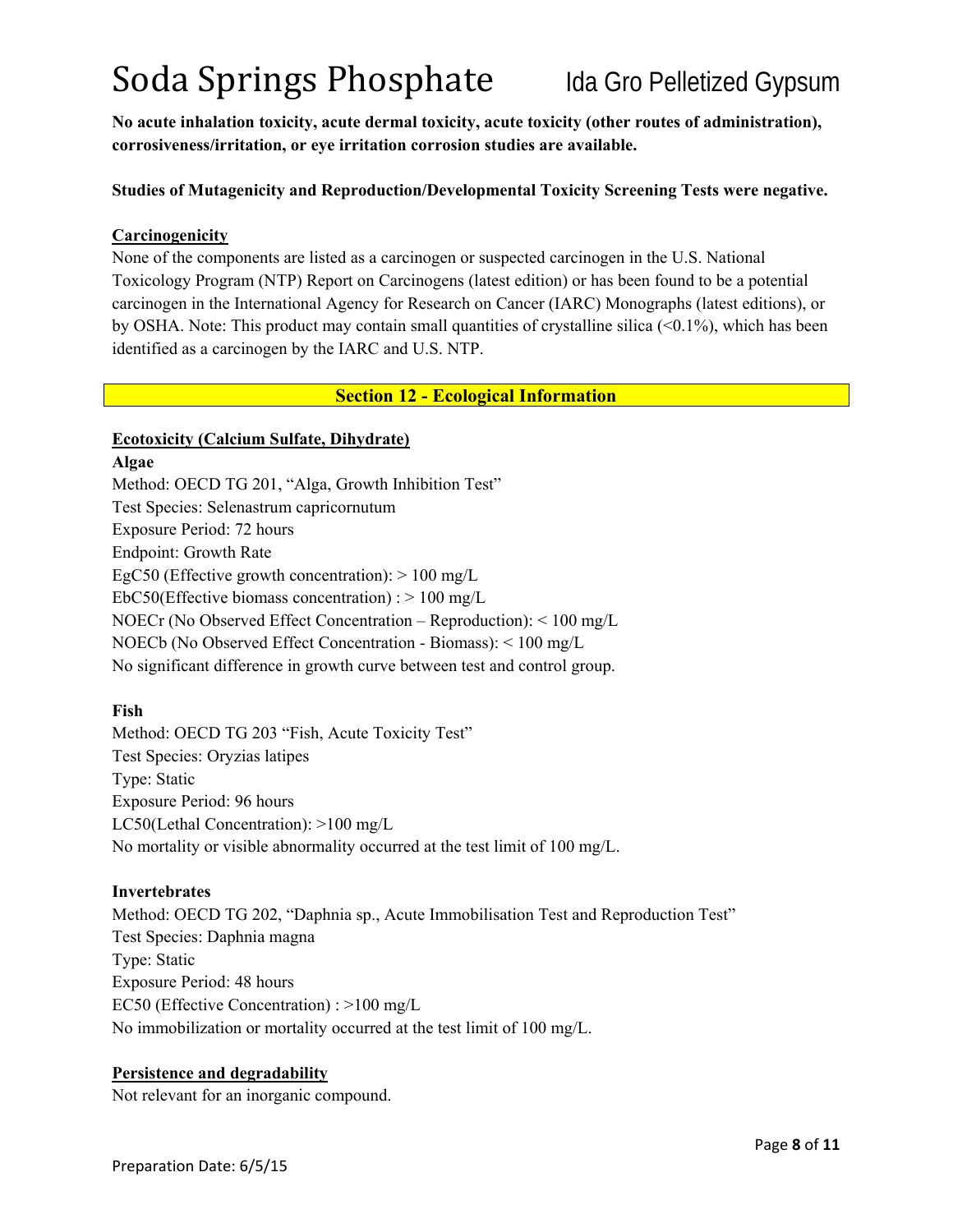### **Bioaccumulative potential**

Bioaccumulation is not expected.

#### **Mobility in soil**

Soluble in water and mobile in soil.

#### **Data regarding terrestrial organisms or other environmental effects were not identified.**

#### **Section 13 - Disposal Considerations**

See Sections 7 and 8 above for safe handling and use, including appropriate hygienic practices.

Recover or recycle if possible. Disposal should be in accordance with applicable local, regional, and national laws and regulations. Local regulations may be more stringent than regional or national requirements.

The information presented below only applies to the material as supplied. The identification based on characteristic(s) or listing may not apply if the material has been used or otherwise contaminated. It is the responsibility of the waste generator to determine the toxicity and physical properties of the material generated to determine the proper waste identification and disposal methods in compliance with applicable regulations.

### **Section 14 - Transport Information**

UN number: Not classified as a hazardous material by USDOT regulations. UN proper shipping name: Not applicable. Transport hazard class(es): Not applicable.

Packing group, if applicable: Not applicable.

**Section 15 - Regulatory Information** 

Regulatory information: This product is not labeled for sale or use in the State of California, thus no Proposition 65 declarations are required.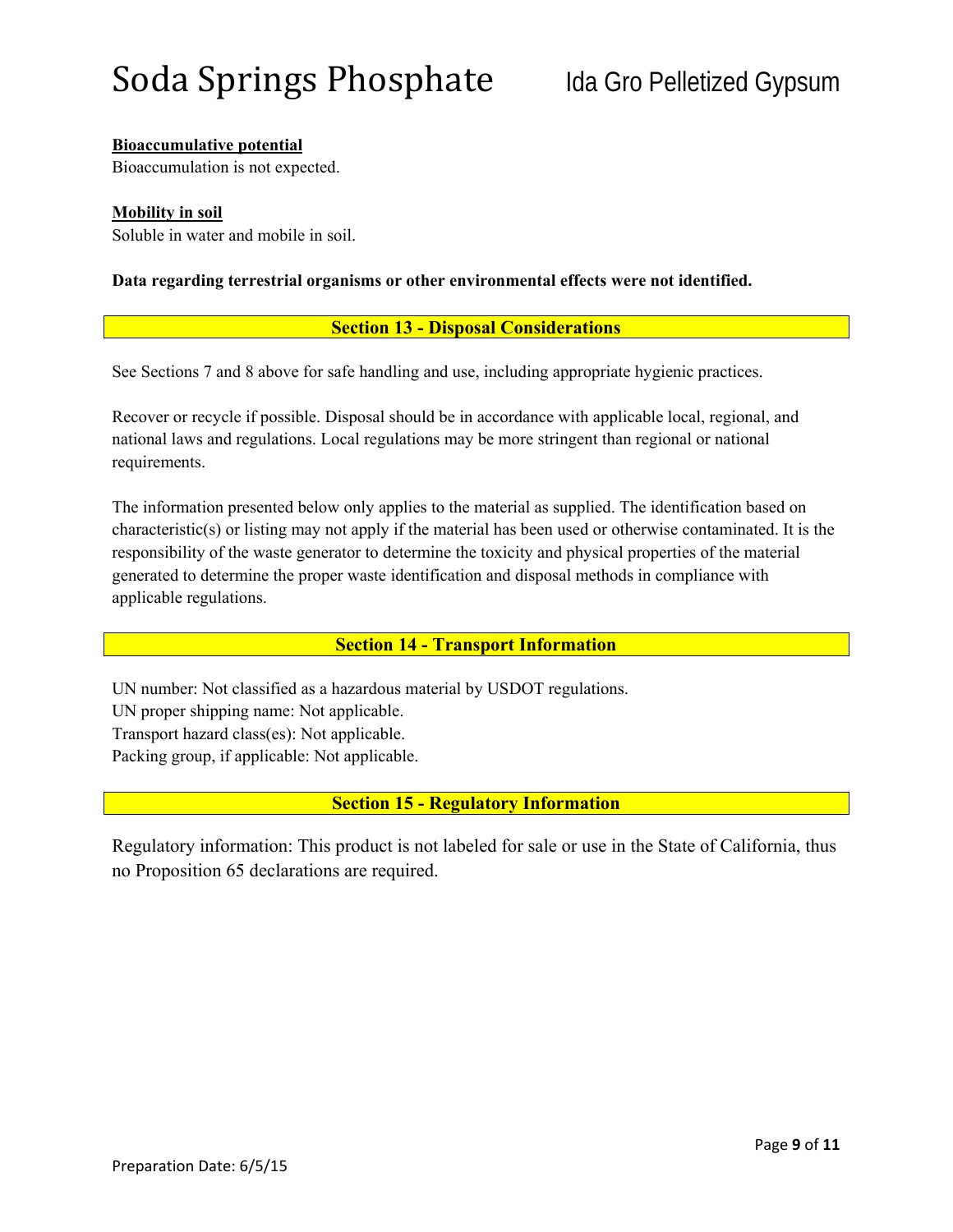### **Section 16 - Other Information, Including Date of Preparation or Last Revision**

Date of Preparation of last revision June 6, 2015.

Sources:

- American Conference of Governmental Industrial Hygienists, 2012. TLVs and BEIs Based on The Documentation of The Threshold Limit Values for Chemical Substances and Physical Agents & Biological Exposure Indices, Cincinnati, Ohio.
- American National Standard for Hazardous Workplace Chemicals, ANSI Z400.1/Z129.1- 2010, 2010.Hazard Evaluation and Safety Data Sheet and Precautionary Labeling Preparation.
- International Agency for Research on Cancer (IARC), 2012. Monographs on the Evaluation of Carcinogenic Risks to Humans. Agents Classified by the IARC Monographs, Volumes 1-106. Updated November 7, 2012. Online version retrieved from http://monographs.iarc.fr/ENG/Classification/index.php,March 2013.
- National Toxicology Program (NTP), 2011, Report on Carcinogens, Twelfth Edition; U.S. Department of Health and Human Services, Public Health Service. Online version retrieved from http://ntp.niehs.nih.gov/ntp/roc/twelfth/roc12.pdf, March 2013.
- NIOSH Pocket Guide to Chemical Hazards, U.S. Department of Health and Human Services, Public Health Service, Centers for Disease Control Prevention. National Institute for Occupational Safety and Health. Online version retrieved from http://www.cdc.gov/niosh/npg, March 2013.
- Occupational Safety & Health Administration (OSHA), 2012. Hazard Communication Standard (HCS). 1910.1200. Online version retrieved from http://www.osha.gov/pls/oshaweb/owadisp.show\_document?p\_table=standards&p\_id=10 099, accessedMarch 2013.
- Organization for Economic Cooperation and Development (OECD), 2003. Screening Information Data Set (SIDS) Initial Assessment Report. Calcium Sulfate, Dihydrate. Online version retrieved from http://www.chem.unep.ch/irptc/sids/OECDSIDS/10101414.pdf, accessed March 2013.
- United Nations Economic Commission for Europe (UNECE), 2011. Globally Harmonized System of Classification and Labelling of Chemicals (GHS). Fourth Revised Edition. Online version retrieved from http://www.unece.org/trans/danger/publi/ghs/ghs\_rev04/04files\_e.html, accessed March 2013.